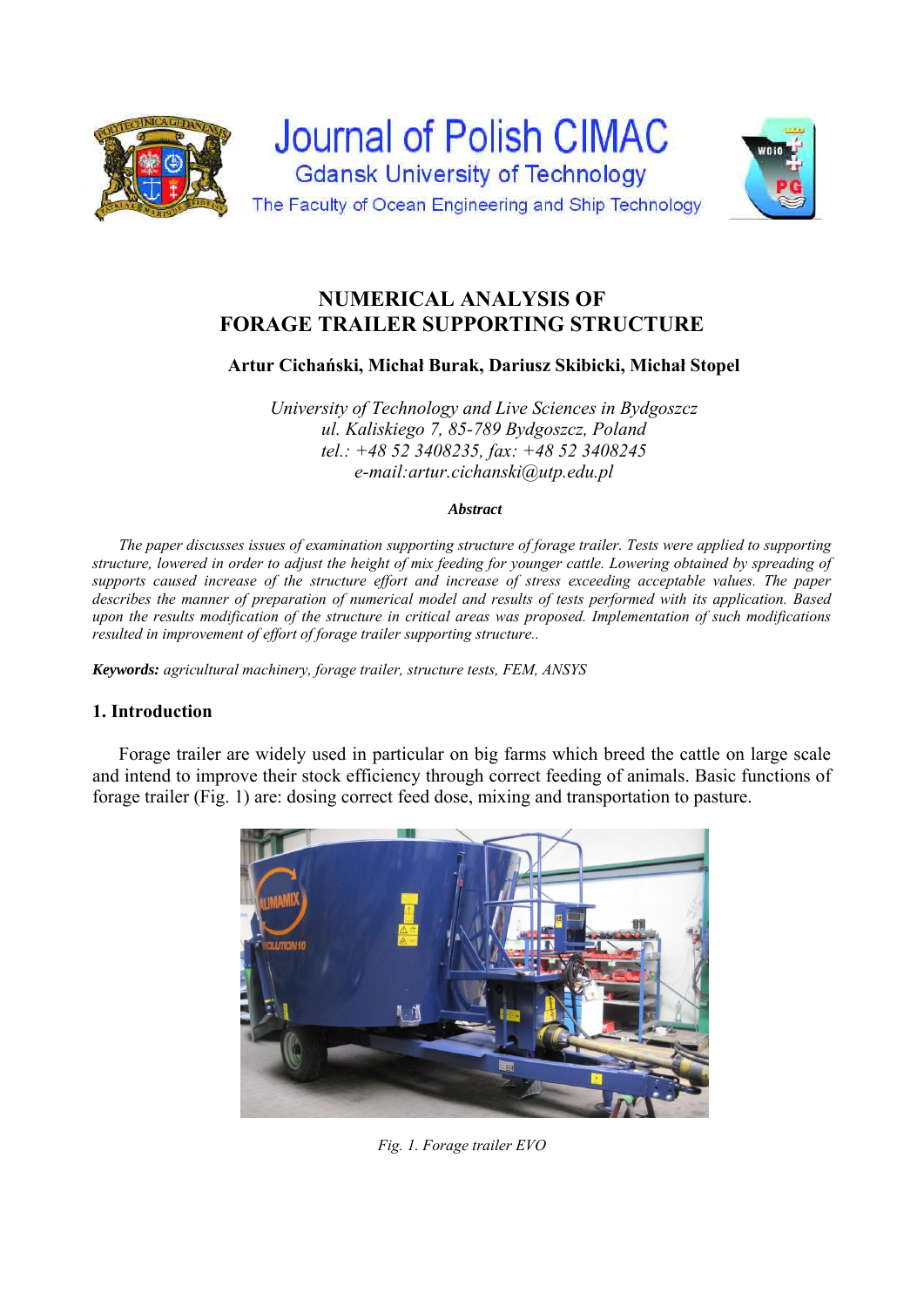Special screw with knives is used for feed mixing and crushing. High and large capacity box allows for feed supply. Appropriately located gears transfer trailer supplied drive, move the screws and belt conveyors. Whole structure, additionally loaded by significant amount of feed is based on supporting frame. One of crucial parameters of forage trailer structure is the height at which animals take the mix – if its too high, shorter animals have difficulties with reaching the feed. The paper undertakes testing of lowered supporting frame structure. Such lowering was obtained by moving away of rear support which resulted in increase of deflecting moments acting on the frame. Numerical analyses were performed in order to set the structure strength and guidelines were specified for further modification of frame which was subsequently verified.

## **2. Object and testing conditions**

Tested object was supporting frame of low EVO forage trailer. Characteristic dimensions of the object are presented at Fig. 2. On rear and front holders (Fig. 2) there is a basket containing the screw for feed mixing. Main supporting beams are made of closed sections 80 x160. The frame is made of S235JR steel.



*Fig. 2. Dimensional drawing of supporting frame of low EVO forage trailer* 

The frame is supported on two supports located in rear part at height of load bearing beam front. Rear supports are used for fixing of axis with wheels. Trailing hook acts as a front support. Total frame load resulting from founded basket results from masses: 2 000 kg –basket, 1 300 kg -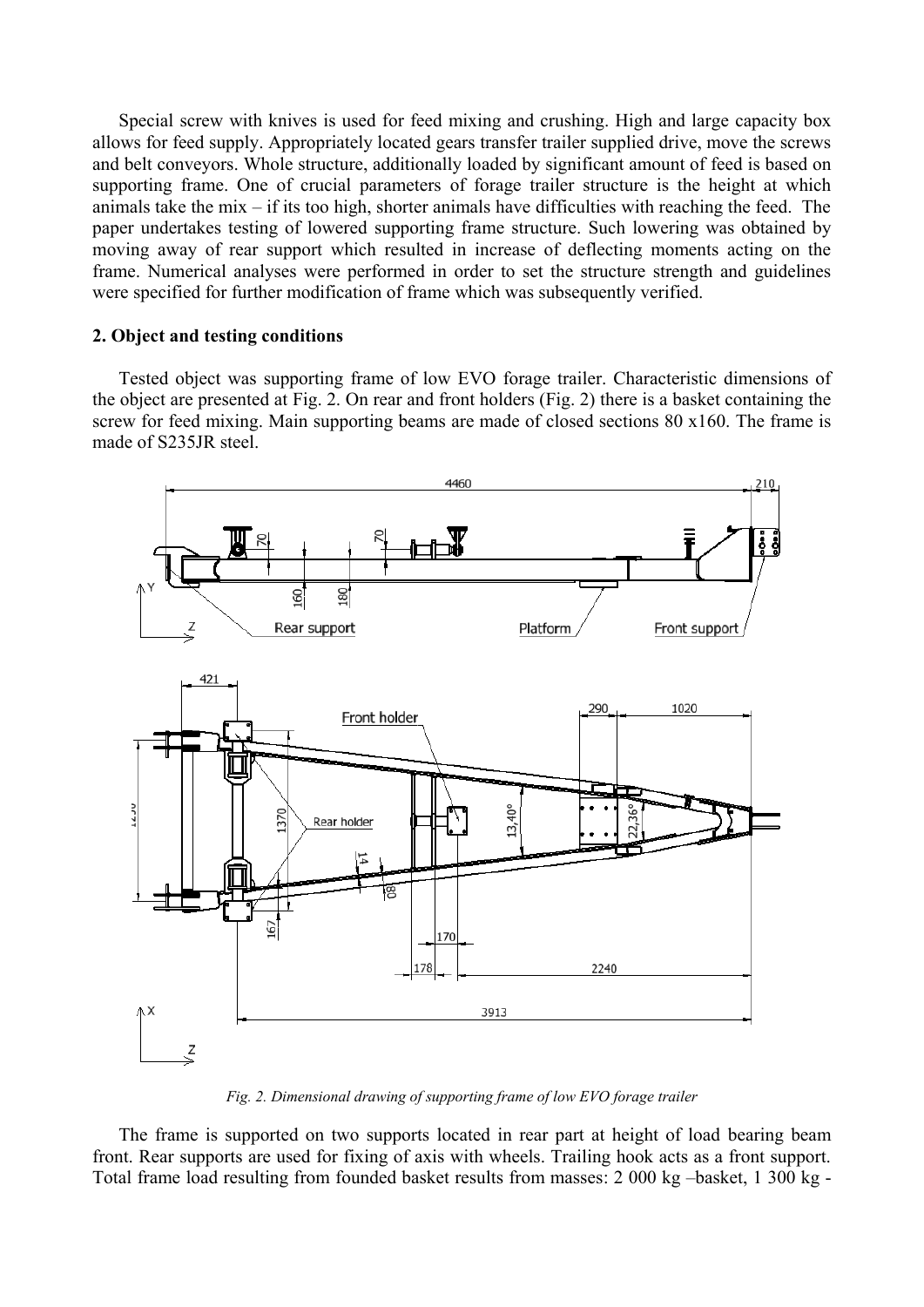screw, 5 000 kg - feed, after summing up total mass - 8 300 kg. It was assumed for analyses that force of Q=81.5 kN will be applied to the frame. The force was divided into components: rear loads  $R_T$  operating in rear holders and front loads  $R_P$  operating in front holder. The form of both components is defined by set dependencies (1) and (2).

$$
R_P = Q\left(1 - \frac{R}{H}\right) \tag{1}
$$

$$
R_T = Q \times \frac{R}{2H} \tag{2}
$$

gdzie:

R – radius of a circle defined on points setting centres of supports.

H - distance between supports measured in direction 0Z acc. to Fig. 2.

Based upon measurements performed with supplied documentation values of  $R = 976.5$  mm and  $H = 1672.5$  mm were set resulting in the fact that the frame is loaded with three forces: at front holder with force of 33.9kN and at rear holders with forces of 23.8 kN.

#### **3. Conditions for performing of numerical analyses**

Numerical examinations were performed according to method of complete elements [2] in ANSYS Workbench environment. Based upon geometrical models of EVO frame, layer division grid was prepared. Threshold conditions for analyses were selected in such manner that at rear supports translation degrees of freedom in direction 0Y (Fig. 3a) were achieved. In front support condition of *Remote displacement* [3] type was defined which is presented schematically at Fig. 3b. In holders forces of *Remote force* [3] type were introduced of values specified in point 2, operating in direction 0Y (Fig. 4).



*Fig. 3. Supports defining scheme: a) rear, b) front*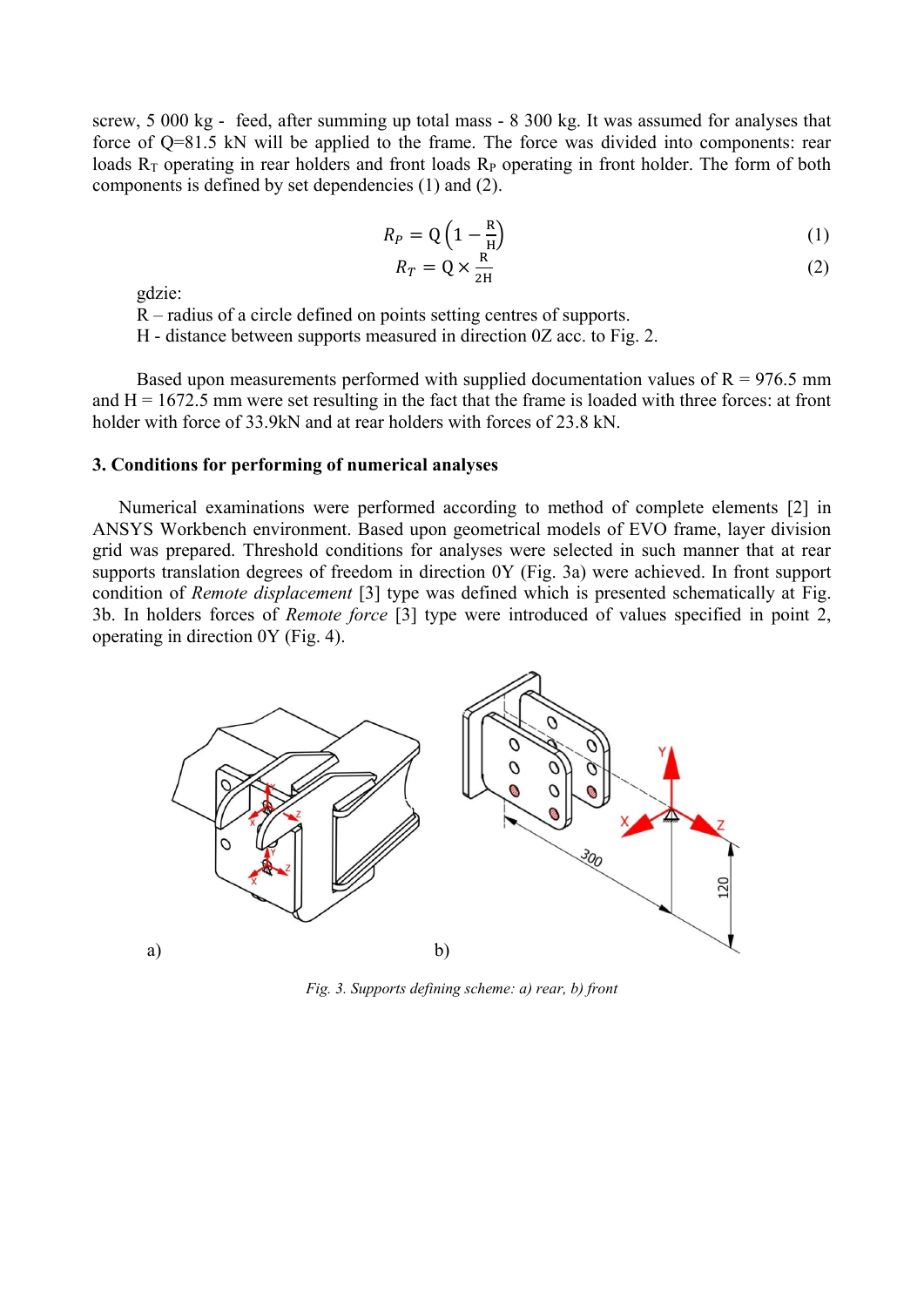

*Fig. 4. Scheme of load application* 

## **4. Numerical tests and modification of supporting frame**

After preparation of division grid and defining of threshold conditions numerical solution of the problem was obtained. Calculation results were presented in the form of distribution of stresses in the frame at Fig. 5.



*Fig. 5. Distribution of stresses reduced in EVO frame prior to modifications* 

It was stated that values of maximum stresses for the frame, identified with symbol Max at Fig. 5, which are present at the point of rear support fixing, significantly exceed acceptable stresses. In order to improve the state of frame effort in this area constructional changes were proposed. The changes would focus on introduction of ribs of 10mm thickness, supporting the support. Weld between rear support and main supporting beam was eliminated. The frame modified in this area is presented at Fig. 6.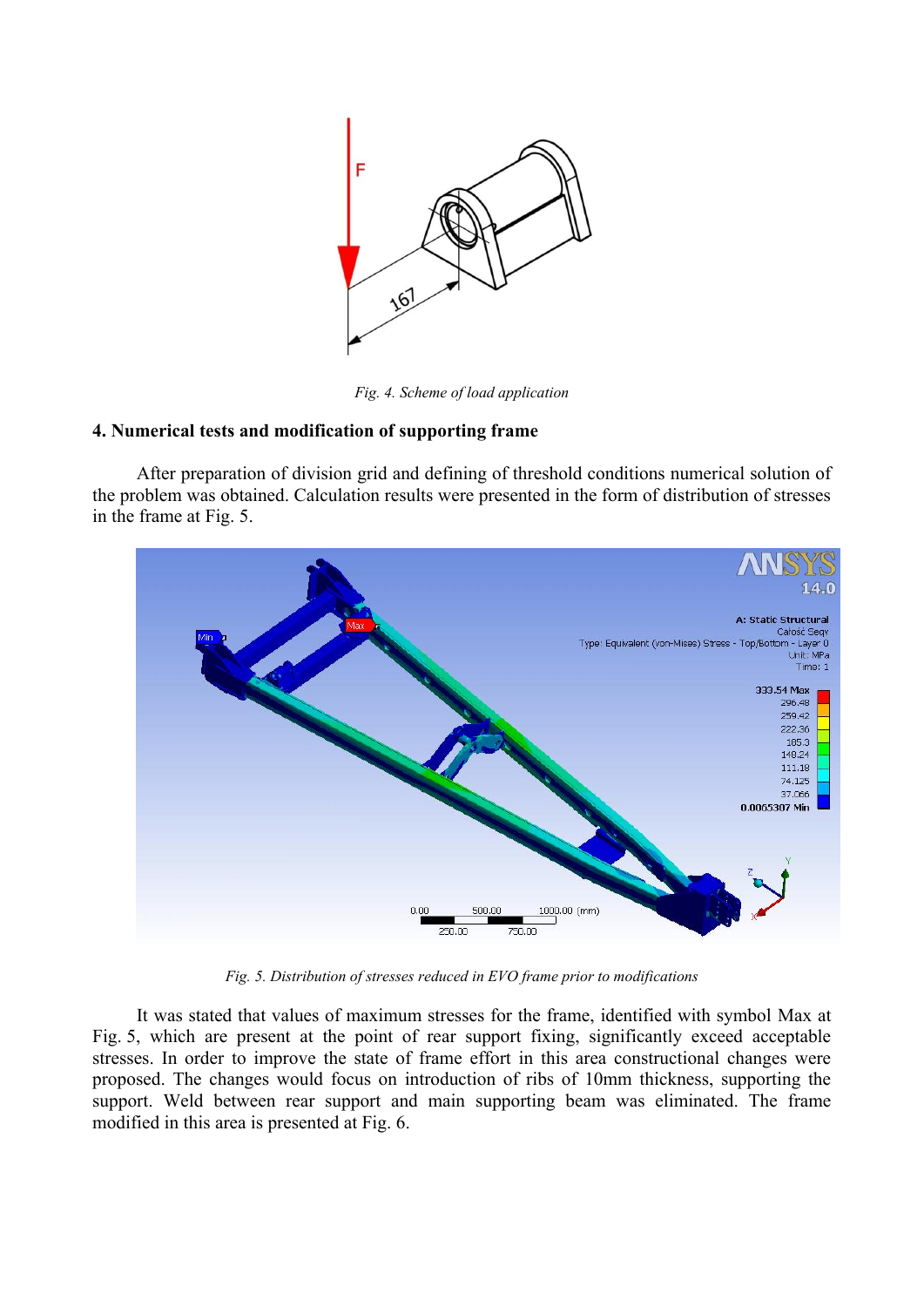

*Fig. 6. Geometrical form of modified rear support* 

Moreover, a number of fine modifications was proposed leading to reduction of stresses at selected frame nodes. First modification was based on lowering down to 4mm of thickness of platform for drive gears (Fig. 2). In case of front bridge radius R55 was changed to radius R65 and the bridge thickness was increased to 24mm. Also, front holder height was increased from 210 mm to 380 mm (Fig. 7b). Geometrical form of modified bridge is presented at Fig. 7a, and modified holder at Fig. 7b.



*Fig. 7. Geometrical form of modified: a) front bridge, b) holder* 

After introduction of modifications of geometrical form for unchanged threshold conditions numerical solution to the problem was obtained. Calculation results are presented in the form of stress distribution in the frame at Fig. 8.